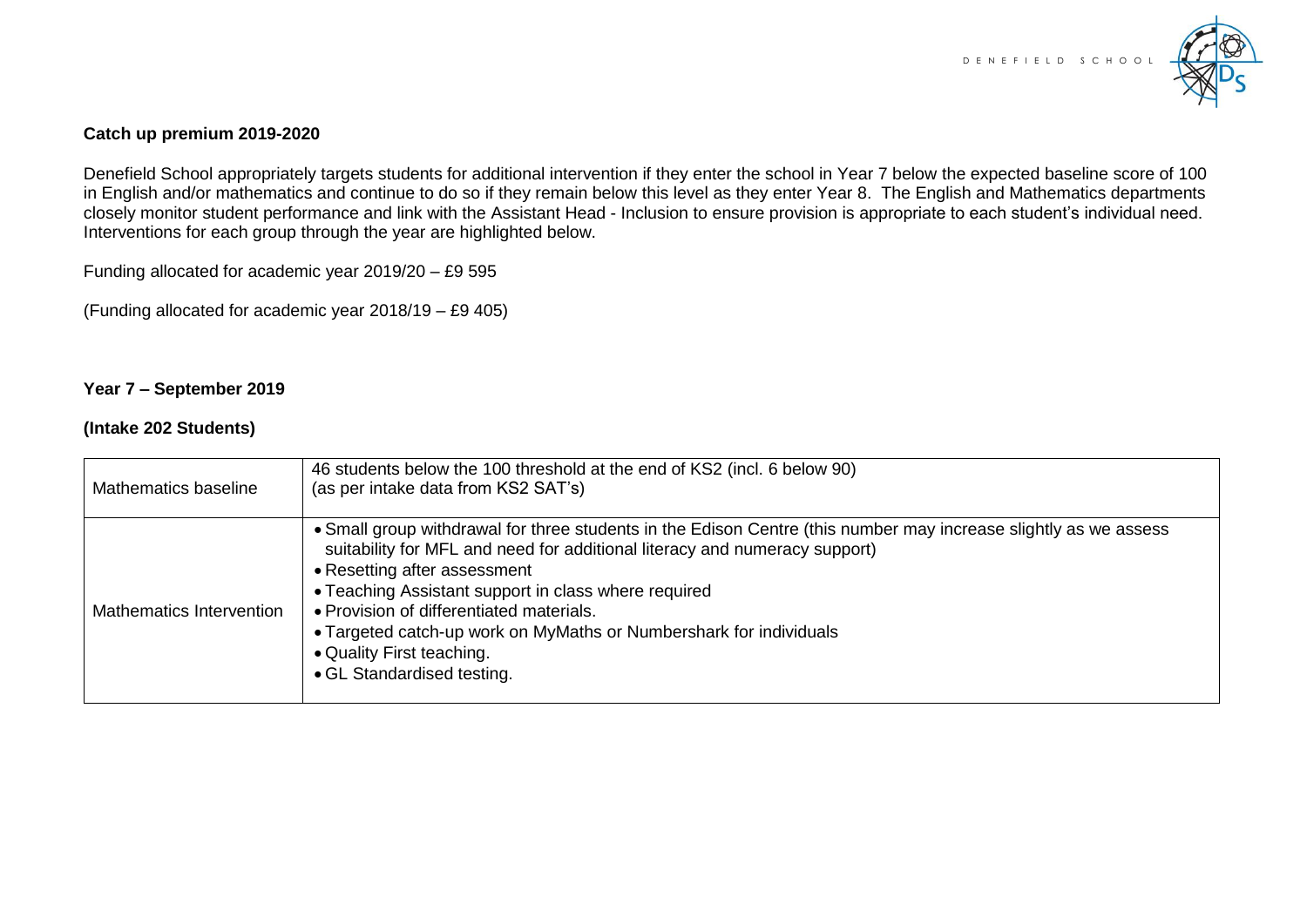

| English baseline     | 41 students below the 100 threshold at the end of KS2 (incl. 9 below 90)<br>(as per intake data from KS2 SAT's)                                                                                                                                                                                                                                                                                                                                                                                                                                                                                                     |
|----------------------|---------------------------------------------------------------------------------------------------------------------------------------------------------------------------------------------------------------------------------------------------------------------------------------------------------------------------------------------------------------------------------------------------------------------------------------------------------------------------------------------------------------------------------------------------------------------------------------------------------------------|
| English Intervention | • Small group withdrawal for three students in the Edison Centre (this number may increase slightly as we assess<br>suitability for MFL and need for additional literacy and numeracy support)<br>• Additional literacy lessons with Literacy Specialist where appropriate<br>• Teaching Assistant support in class where required<br>• Access to Lexia, Catch up reading, Spelling club and Handwriting club.<br>• Quality First teaching.<br>• GL Standardised testing.<br>• Students screened with the use of Lucid to analyse difficulty in more detail and to enable targeted 1:1/small group<br>intervention. |

In Year 7, 35 students have a KS2 Average Scaled Score of below 100, including 7 below 90).

# **Year 8 – September 2019**

## **(Intake 200 Students)**

| Mathematics<br>∣ progress | In Year 7 there were 43 students below 100 (incl. 3 below 90 and 2 who were disapplied SAT's). At the end of Year 7, GL<br>Assessment results for these students were:<br>1 Much higher than expected progress<br>3 Higher than expected progress<br>26 Expected progress<br>7 Lower than expected progress<br>3 Much lower than expected progress<br>3 No data |
|---------------------------|-----------------------------------------------------------------------------------------------------------------------------------------------------------------------------------------------------------------------------------------------------------------------------------------------------------------------------------------------------------------|
|---------------------------|-----------------------------------------------------------------------------------------------------------------------------------------------------------------------------------------------------------------------------------------------------------------------------------------------------------------------------------------------------------------|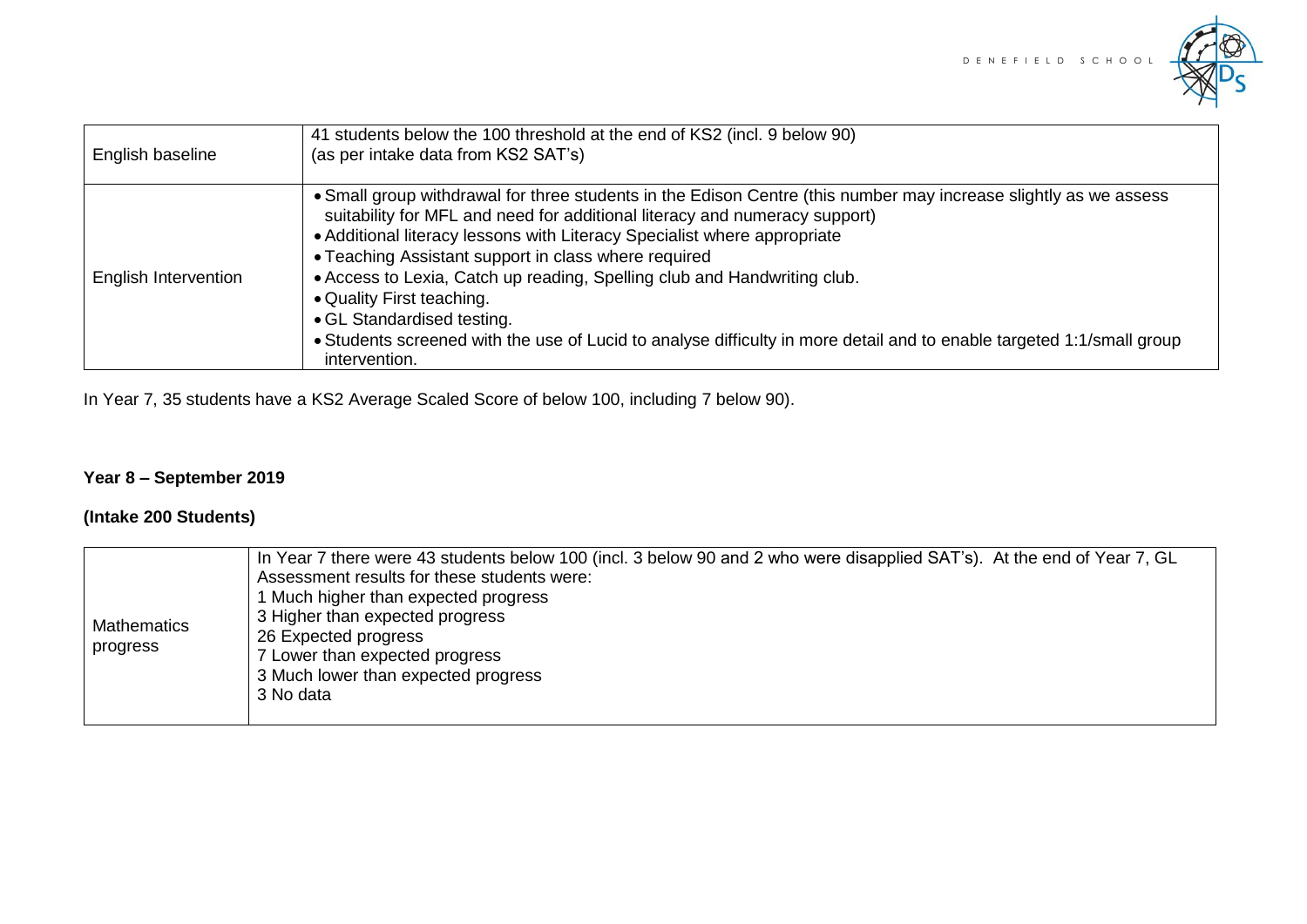

|              | • Resetting for new academic year                                                                                                        |
|--------------|------------------------------------------------------------------------------------------------------------------------------------------|
|              | • Small group withdrawal for 9 students in the Edison Centre (two small groups). GCSE options – 4 <sup>th</sup> option is targeted group |
|              | for English and maths booster.                                                                                                           |
|              | • Provision of revision materials.                                                                                                       |
| Mathematics  | • Targeted catch-up work on MyMaths or Numbershark for individuals                                                                       |
| Intervention | • Quality First teaching.                                                                                                                |
|              | • GL Standardised testing.                                                                                                               |
|              | • GCSE pathways tabled for 2020/21 start.                                                                                                |
|              | • Disadvantaged students receive peer tutoring where appropriate.                                                                        |
|              |                                                                                                                                          |

| English progress        | In Year 7 there was 35 students below 100 (incl. 1 below 90 and 3 who were disapplied SAT's). At the end of Year 7, GL<br>results for these students were:<br>3 Higher than expected progress<br>27 Expected progress<br>4 Lower than expected progress<br>No test data                                                                                                                                                                                                                                                                                                                                                                             |
|-------------------------|-----------------------------------------------------------------------------------------------------------------------------------------------------------------------------------------------------------------------------------------------------------------------------------------------------------------------------------------------------------------------------------------------------------------------------------------------------------------------------------------------------------------------------------------------------------------------------------------------------------------------------------------------------|
| English<br>Intervention | • Where required, students are taught additional literacy strategies by Literacy specialist<br>• Small group withdrawal for 9 students in the Edison Centre (two small groups). GCSE options – 4 <sup>th</sup> option is targeted<br>group for English and maths booster.<br>• Provision of differentiated materials<br>• Access to Lexia, Catch up reading, Spelling club and Handwriting club<br>• Quality First teaching.<br>• GL Standardised testing.<br>• GCSE pathways tabled for 2020/21 start.<br>• Students removed from MFL for additional literacy where required.<br>. Disadvantaged students receive peer tutoring where appropriate. |

Of the 32 students in Year 7 last year, 32 students had a KS2 Average Scaled Score of below 100, including 1 below 90. Of these students:

- 22 students made Expected or above progress in maths (2 no test data).
- 25 students made Expected or above progress in English (1 no test data).